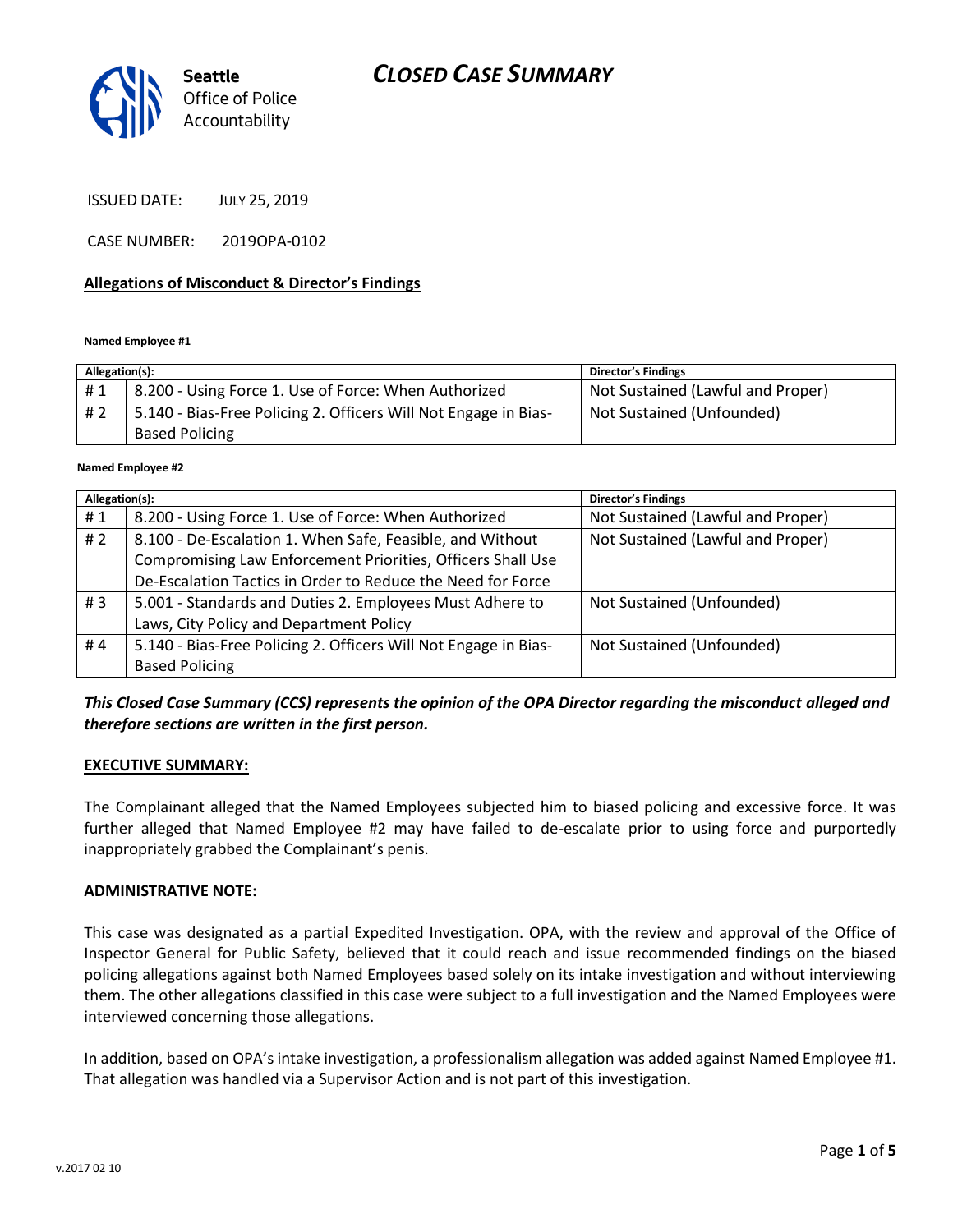

## *CLOSE CASE SUMMARY*

OPA CASE NUMBER: 2019OPA-0102

### **SUMMARY OF INVESTIGATION:**

The Named Employees were working patrol when they contacted two individuals, a male and a female. The officers reported that these individuals were in the parking lot of a closed business that was marked with "No Trespassing" signs. The officers further documented that the individuals were crouched next to a vehicle. The officers' response to the location was recorded on In-Car Video and Body Worn Video. The video did not capture the individuals kneeling by a vehicle; however, it did show the that: the individuals' vehicle was parked in a lot for a closed business; the individuals were in the immediate vicinity of the vehicle; and some of the individuals' possessions were next to the vehicle.

Named Employee #2 (NE#2) and a backing officer were the initial officers who arrived at the scene. NE#2 spoke with both of the individuals, informed them that they were trespassing, and told them that, by law, he was entitled to identify them. Both individuals provided their personal identifying information. NE#2 went to his patrol vehicle to run that information. While NE#2 was able to identify the female, he could not identify the male, who is the Complainant in this case. At that time, Named Employee #1 (NE#1) arrived on scene. NE#2 briefed him as to what was happening and on his inability to identify the Complainant. NE#1 and NE#2 approached the individuals and told the Complainant that they could not identify him. The officers began to discuss whether there was a mobile fingerprint reader available and, in the alternative, bringing the Complainant to the precinct in order to identify him. The Complainant then bolted from the officers and began to flee across the street. NE#2 immediately began chasing the Complainant. NE#1 quickly got into his patrol vehicle and drove up to where the foot pursuit was occurring. NE#2 was able to take the Complainant down to the ground and NE#1 assisted him in placing the Complainant into custody. The other backing unit stayed with the female.

After he was taken to the ground, the Complainant virtually immediately alleged "police brutality." He further claimed that the Named Employees were "White racists," said that they broke his wrist, and alleged that the officers slammed his head into the concrete. He also alleged that NE#2 "grabbed" his penis. Seattle Fire Department personnel was summoned to evaluate the Complainant's medical condition. The Complainant was determined to have no injuries consistent with what he had alleged. A supervisor also responded to the scene and tried to interview the Complainant concerning his allegations, but the Complainant was non-responsive. As such, the supervisor referred this matter to OPA and this investigation ensued.

### **ANALYSIS AND CONCLUSIONS:**

### **Named Employee #1 - Allegations #1** *8.200 - Using Force 1. Use of Force: When Authorized*

The Complainant made multiple allegations when he was taken into custody that constituted claims of excessive force.

SPD Policy 8.200(1) requires that force used by officers be reasonable, necessary and proportional. Whether force is reasonable depends "on the totality of the circumstances" known to the officers at the time of the force and must be balanced against "the rights of the subject, in light of the circumstances surrounding the event." (SPD Policy 8.200(1).) The policy lists a number of factors that should be weighed when evaluating reasonableness. (*See id*.) Force is necessary where "no reasonably effective alternative appears to exist, and only then to the degree which is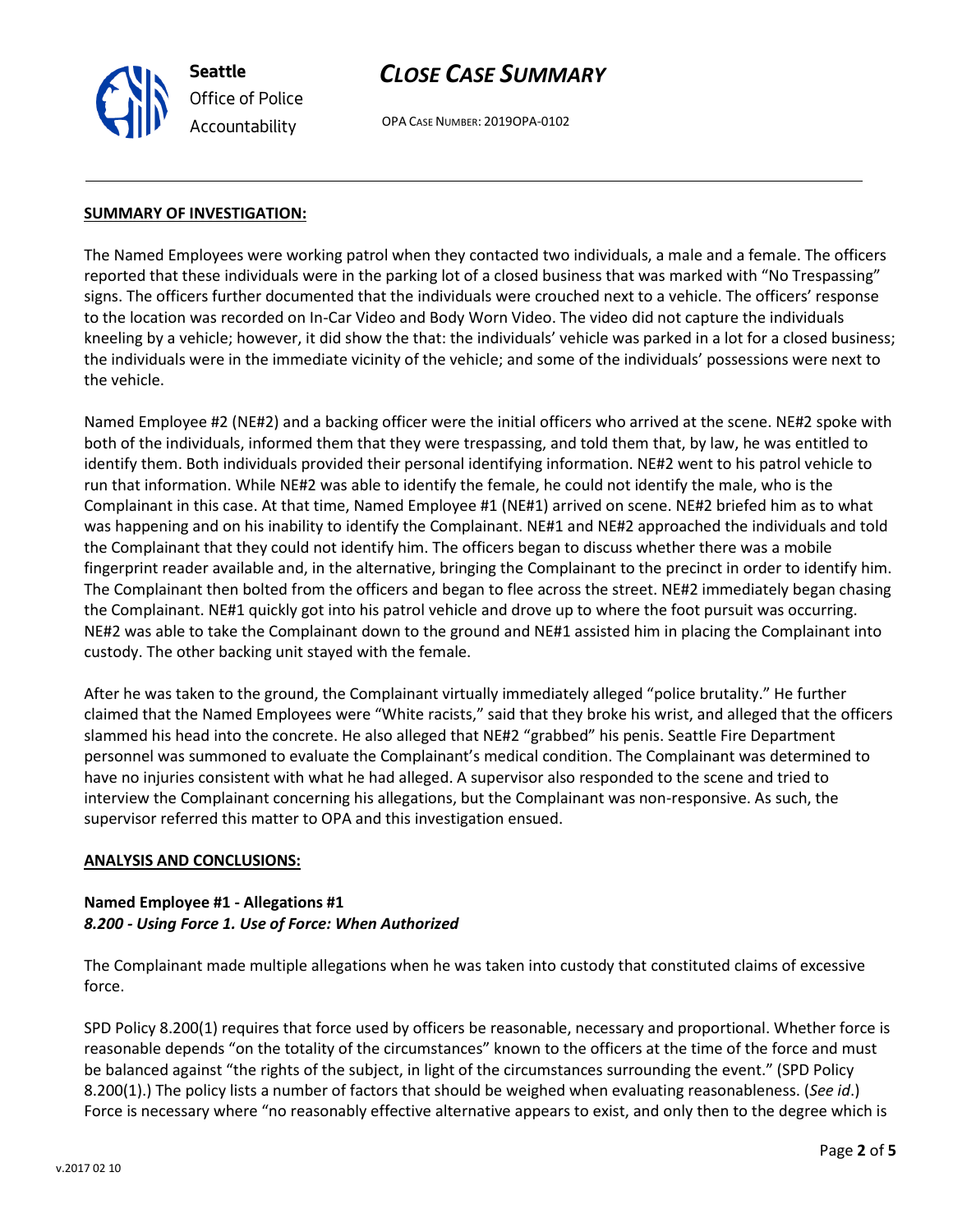

# *CLOSE CASE SUMMARY*

OPA CASE NUMBER: 2019OPA-0102

reasonable to effect a lawful purpose." (*Id*.) Lastly, the force used must be proportional to the threat posed to the officer. (*Id*.)

The entirety of the force used by the Named Employees was captured on video. At the time force was used, the Complainant was actively fleeing, including running in loops through a street. This posed a danger to other motorists driving on the street, the Named Employees, and the Complainant himself. Given the Complainant's conduct and due to the fact that there was probable cause to arrest him, the officers had the legal right to use force to take the Complainant into custody. The force the Named Employees used to do so included taking the Complainant down to the ground and using control holds and body weight to secure his person and to place him into handcuffs. This force was appropriate under the circumstances and was reasonable, necessary, and proportional.

As such, I find that the Named Employees' force was consistent with policy and I, accordingly, recommend that this allegation be Not Sustained – Lawful and Proper as against both NE#1 and NE#2.

Recommended Finding: **Not Sustained (Lawful and Proper)**

## **Named Employee #1 - Allegation #2** *5.140 - Bias-Free Policing 2. Officers Will Not Engage in Bias-Based Policing*

During his arrest, the Complainant referred to the Named Employees as "White racists." This was construed as an allegation of biased policing.

SPD policy prohibits biased policing, which it defines as "the different treatment of any person by officers motivated by any characteristic of protected classes under state, federal, and local laws as well other discernible personal characteristics of an individual." (SPD Policy 5.140.) This includes different treatment based on the race of the subject. (*See id*.)

Based on OPA's review of the video, there is no indication that the Named Employees engaged in biased policing during this incident. The Complainant was initially contacted and detained because he was trespassing. He was arrested after he fled from the officers. As such, his conduct, not his race, was the reason for the law enforcement action taken towards him. For these reasons, I recommend that this allegation be Not Sustained – Unfounded as against both Named Employees.

Recommended Finding: **Not Sustained (Unfounded)**

## **Named Employee #2 - Allegations #1** *8.200 - Using Force 1. Use of Force: When Authorized*

For the same reasons as stated above (*see* Named Employee #1, Allegation #1), I recommend that this allegation be Not Sustained – Lawful and Proper.

Recommended Finding: **Not Sustained (Lawful and Proper)**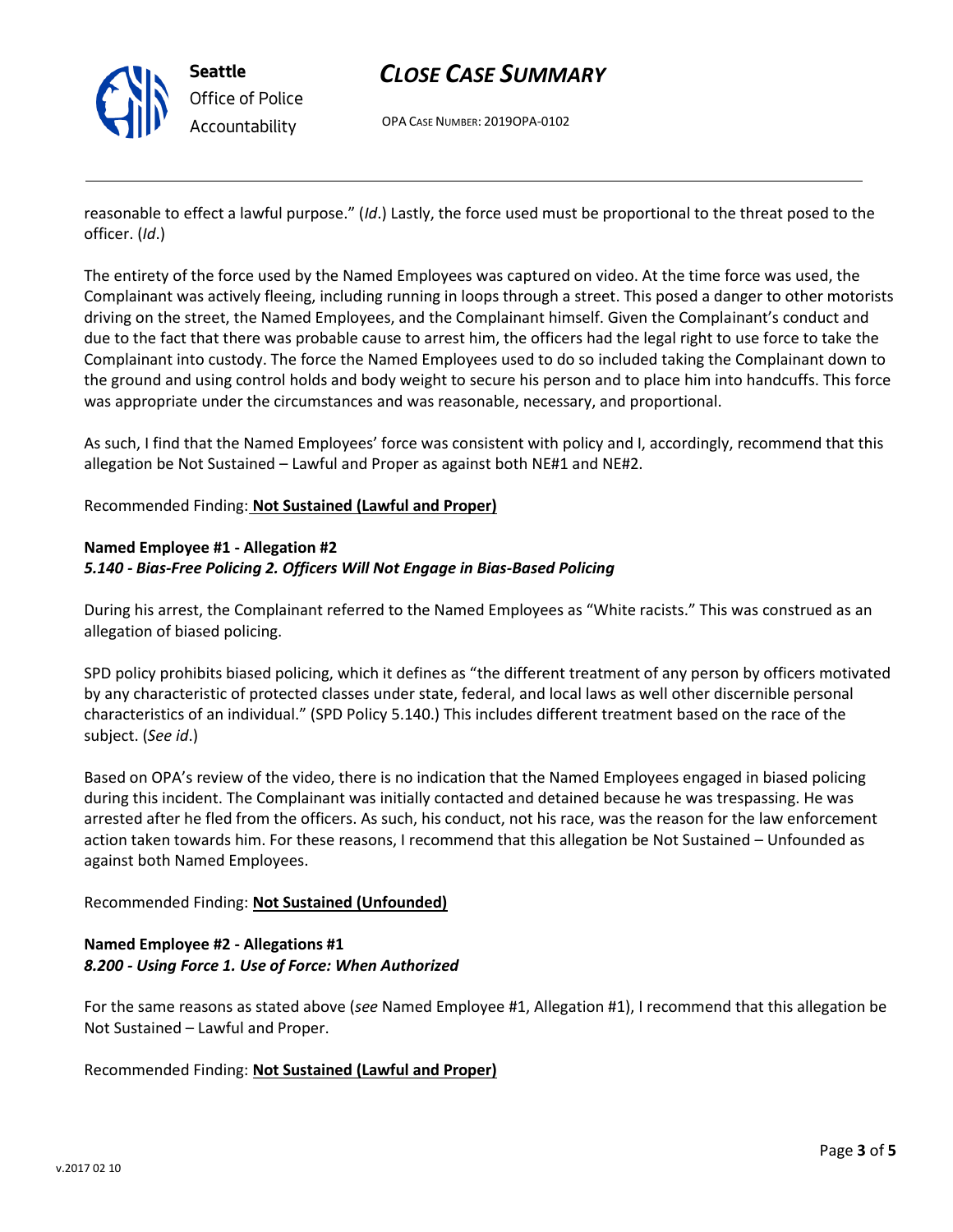



OPA CASE NUMBER: 2019OPA-0102

## **Named Employee #2 - Allegation #2**

## *8.100 - De-Escalation 1. When Safe, Feasible, and Without Compromising Law Enforcement Priorities, Officers Shall Use De-Escalation Tactics in Order to Reduce the Need for Force*

"De-escalation tactics and techniques are actions used by officers, when safe and without compromising law enforcement priorities, that seek to minimize the likelihood of the need to use force during an incident and increase the likelihood of voluntary compliance." (SPD Policy 8.100-POL-1.)

The policy further instructs that: "When safe and feasible under the totality of circumstances, officers shall attempt to slow down or stabilize the situation so that more time, options and resources are available for incident resolution." (*Id*.) Officers are also required, "when time and circumstances permit," to "consider whether a subject's lack of compliance is a deliberate attempt to resist or an inability to comply based on factors" such as "mental impairment…drug interaction…[and/or] behavioral crisis." (*Id*.) These mental and behavioral factors should be balanced by the officer against the facts of the incident "when deciding which tactical options are the most appropriate to bring the situation to a safe resolution." (*Id*.)

The policy gives several examples of de-escalation, which include but are not limited to: mitigating the immediacy of the threat to give officers time to use extra resources and to call more officers or specialty units; and increasing the number of officers on scene to thus increase the ability to use less force. (*Id*.)

De-escalation is inarguably a crucial component of the Department's obligations under the Consent Decree; however, it is not purposed to act as an absolute bar to enforcing the law when necessary. That being said, where officers fail to fully de-escalate and instead act in a manner that increases the need for force and the level of force used, such conduct is inconsistent with the Department's policy and expectations.

NE#2 did not use force or even threaten force until the Complainant ran. Prior to that time, NE#2 calmly and clearly explained the basis for the stop and detailed what steps he was taking. When the Complainant fled, any further deescalation was no longer safe or feasible. At that point, the officers were entitled to use force to take him into custody. For the above reasons, I recommend that this allegation be Not Sustained – Lawful and Proper.

## Recommended Finding: **Not Sustained (Lawful and Proper)**

## **Named Employee #2 - Allegation #3** *5.001 - Standards and Duties 2. Employees Must Adhere to Laws, City Policy and Department Policy*

SPD Policy 5.001-POL-2 requires that employees adhere to laws, City policy, and Department policy. If the Complainant's allegation that NE#2 grabbed his penis was true, it could have constituted a violation of this policy.

Based on OPA's review of the evidence in this case – most notably, the video that fully captured this incident, there is no indication that NE#2 ever touched the Complainant's penis, let alone that he inappropriately did so. As such, I find that this claim is frivolous, and I recommend that this allegation be Not Sustained – Unfounded.

## Recommended Finding: **Not Sustained (Unfounded)**